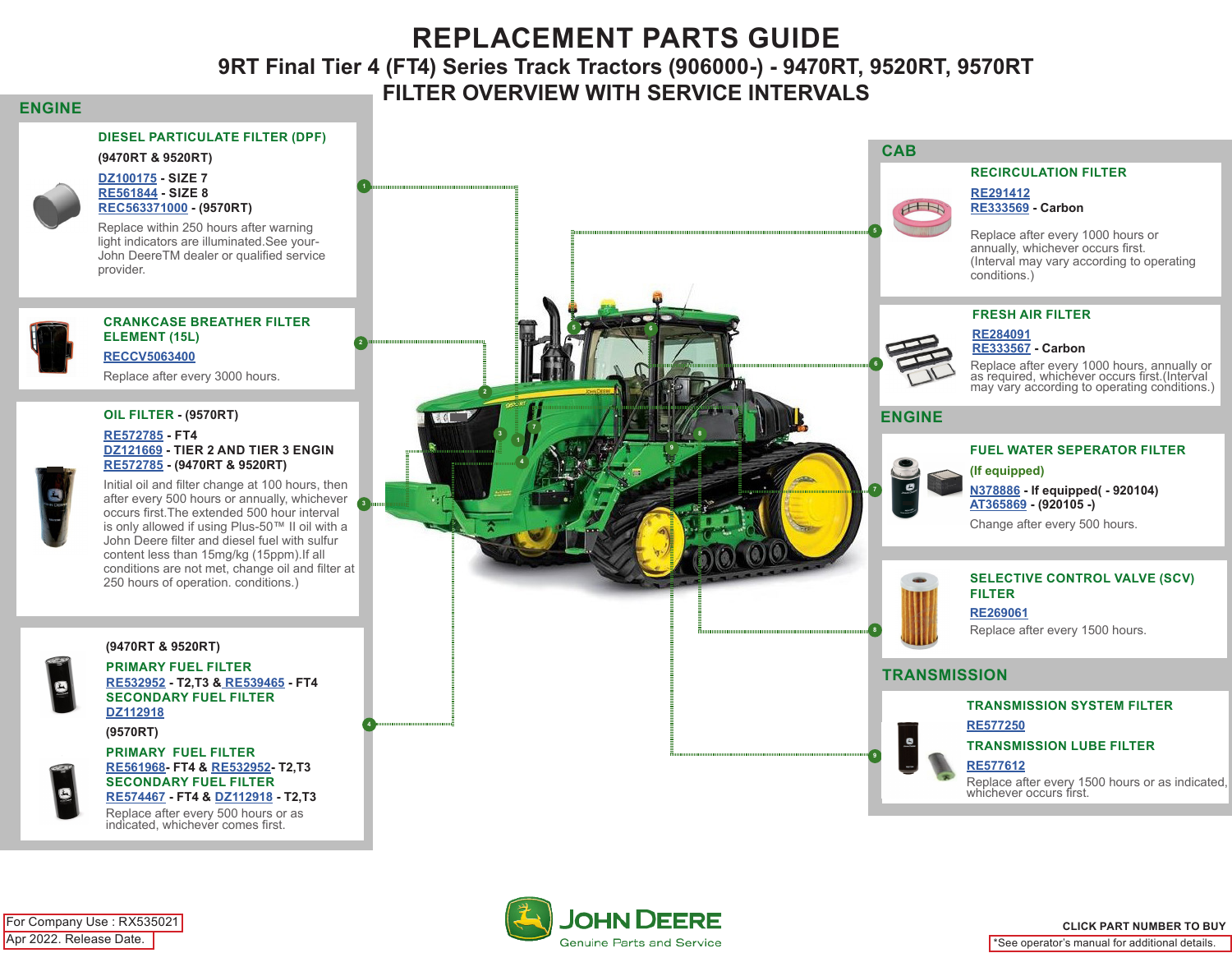# **REPLACEMENT PARTS GUIDE 9RT Final Tier 4 (FT4) Series Track Tractors (906000-) - 9470RT, 9520RT, 9570RT FILTER OVERVIEW WITH SERVICE INTERVALS**

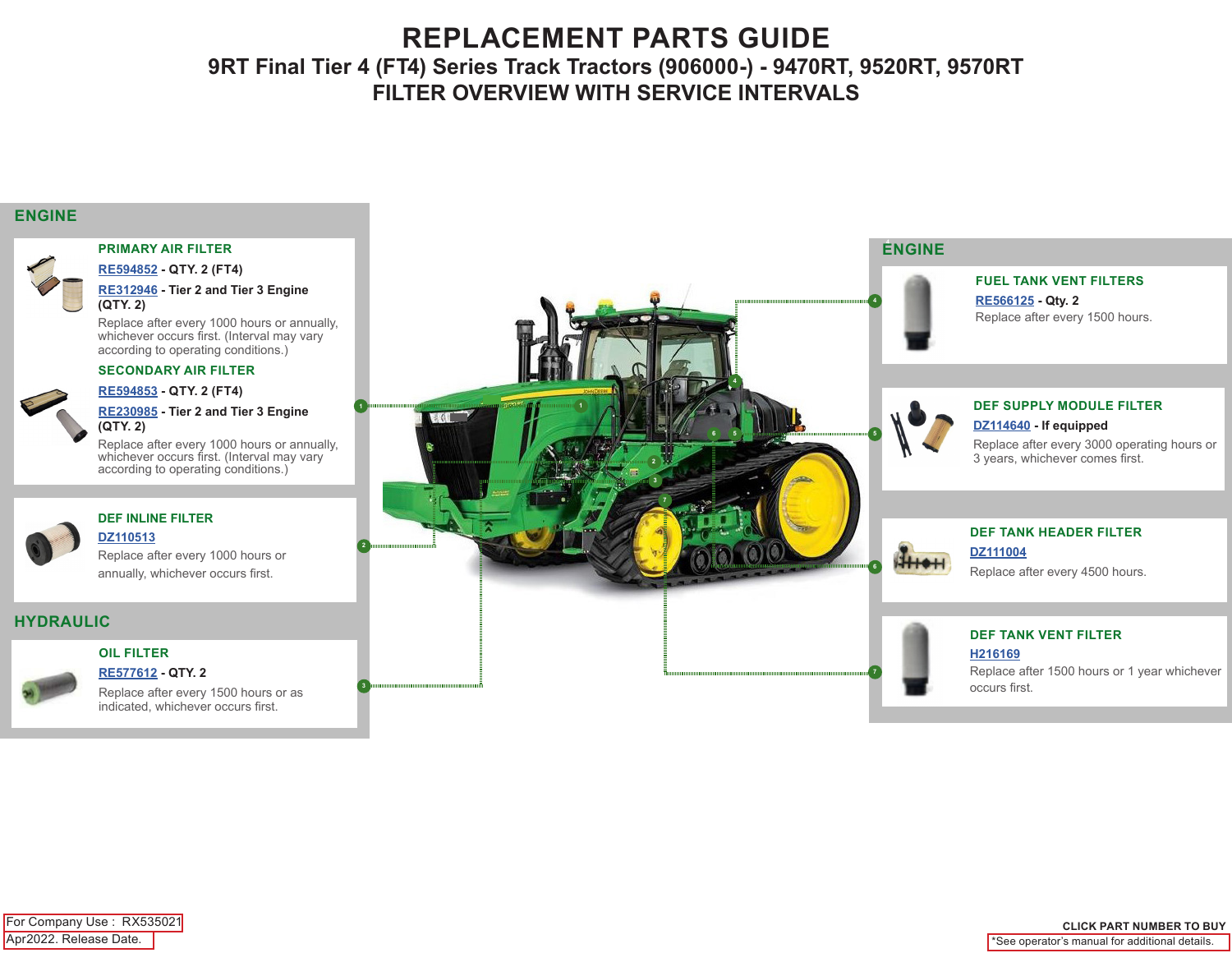# **CAPACITIES 9RT Final Tier 4 (FT4) Series Track Tractors (906000-) - 9470RT, 9520RT, 9570RT**

## **CAPACITIES (Approximate):**

| <b>Fuel Tank:</b> |  |
|-------------------|--|
|                   |  |

### *Cooling System:*

| Cool-Gard™II |  |  |  |  |
|--------------|--|--|--|--|
|              |  |  |  |  |
|              |  |  |  |  |

## *Crankcase (including Filter):*

### **Plus-50™**

## *Transmission/Hydraulic/Rear Axle System:*

## *Hy-Gard™*

Hydraulic Reservoir Volume Reference Marks

| Reservoir Volume Between Min - Cold & Full - Cold11.4 L (3 gal) |  |
|-----------------------------------------------------------------|--|

## *Transmission/Hydraulic Reservoir/Rear Axle System Volume:* **Hy-Gard™**

Total System Volume (without 3 Point and PTO) ...... 300 L (79.3 gal) Total System Volume (with 3 Point and PTO)........ 307.8 L (81.3 gal)

## **DEF Tank:**

John Deere™ Diesel Exhaust Fluid

|--|--|--|--|